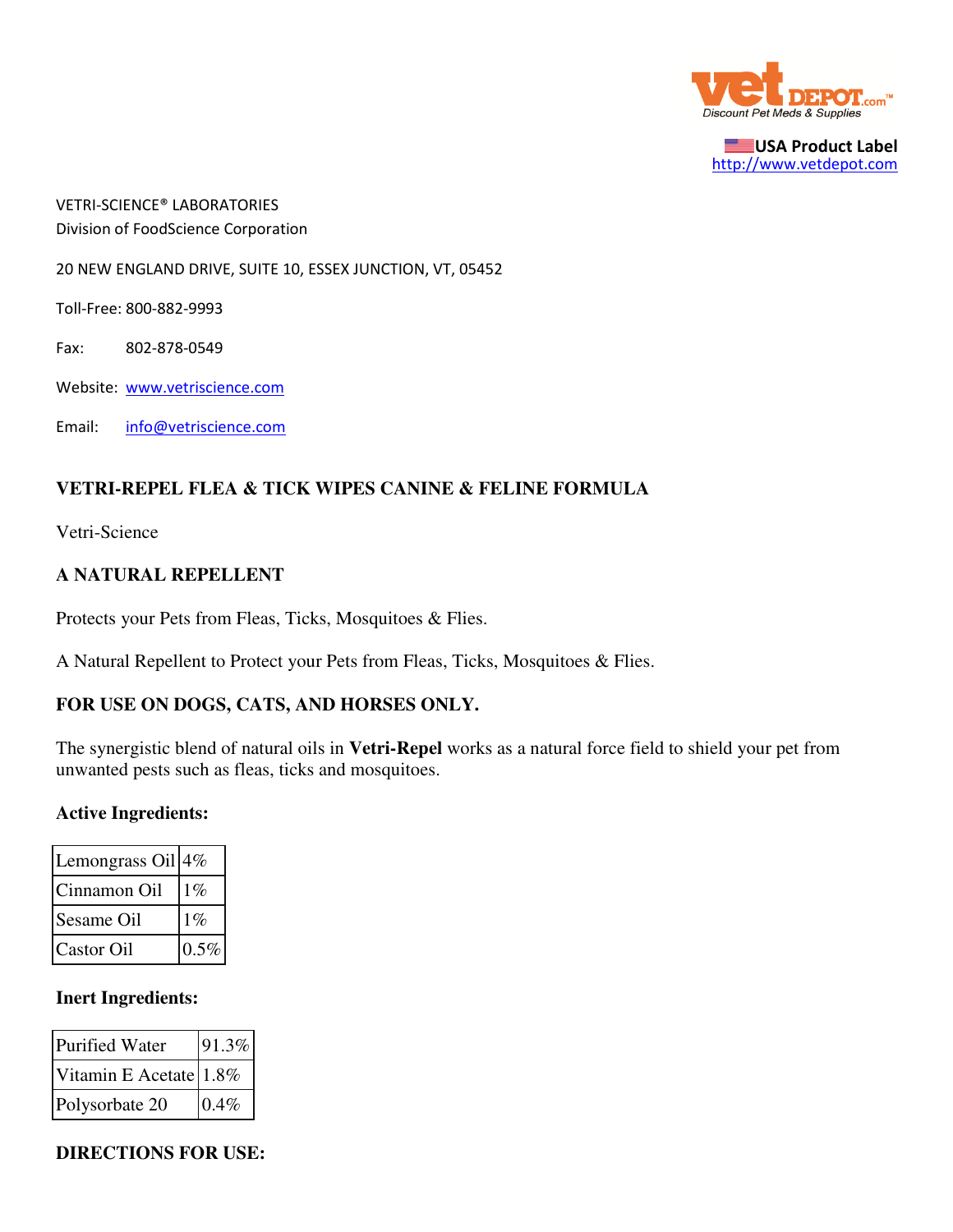Please read all directions carefully before application.

Wipe the pre-moistened towelette on the pet's fur, including legs and stomach, then work into the coat if necessary. Depending on the thickness, type, and length of fur more than one wipe may be required to get the product through the entire coat. Avoid contact with the animal's nose, mouth and eyes when applying on the animal's face. Reapply every 2 - 3 days or as needed before the animal goes outside. Reapply whenever the animal is thoroughly wet. Safe for daily use, if desired.

Safe for use on puppies and kittens. Keep wipe pack lid closed when not in use.

# **CAUTION:**

Keep out of reach of children and animals.

Avoid contact with eyes, nose and mouth.

Sensitivities can occur after using **any** flea or tick prevention program. If your pet shows signs of irritation, rinse them thoroughly, bathe your pet with mild soap and rinse again. If signs continue, consult a veterinarian immediately.

# **FIRST AID**

If the product gets into the eyes, hold the eye open and gently flush for 15 - 20 minutes. If the repellent gets into a human's eye that is wearing contacts, remove the contact after the first 5 minutes of flushing then continue to rinse for the remaining 10 - 15 minutes. Call a poison control center or doctor/veterinarian for additional treatment advice.

If the liquid is ingested, do not induce vomiting unless directed by a physician. Drink plenty of water and call a poison control center.

## **STORAGE AND DISPOSAL:**

Store in a cool, dry place out of direct sunlight. Avoid freezing. Store only in the original container. **Partly filled wipe pack:** Your local solid waste agency can provide disposal instructions for your area. **Empty Container:** Dispose of wipe pack in a receptacle designated as acceptable for your local area. Place box in trash or offer for recycling if available. Do not reuse these containers.

Vetri-Science<sup>®</sup> of Vermont represents that this product qualifies for exemption from registration under the Federal Insecticide, Fungicide, and Rodenticide Act (FIFRA). This product has not been registered by the United States Environmental Protection Agency.

## **QUESTIONS?**

**Distributed by Vetri-Science**®  **Laboratories**, A Division of FoodScience Corporation, 20 New England Drive, Suite 10, Essex Junction, VT 05452 USA

1-800-882-9993

www.vetriscience.com

30 Wipes 0900656.030 0711A